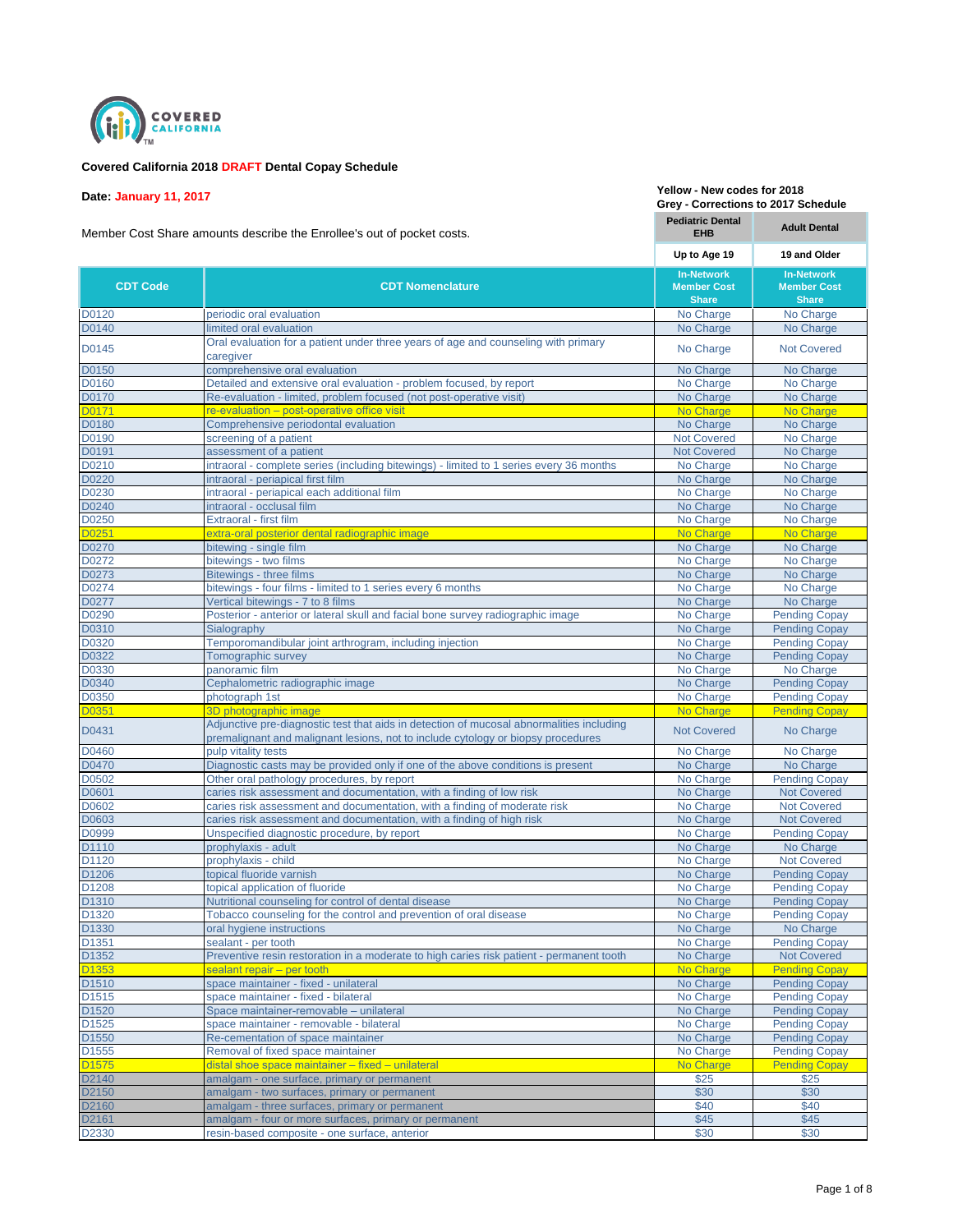| D2331 | resin-based composite - two surfaces, anterior                                               | \$45                 | \$45                 |
|-------|----------------------------------------------------------------------------------------------|----------------------|----------------------|
| D2332 | resin-based composite - three surfaces, anterior                                             | \$55                 | \$55                 |
|       |                                                                                              |                      |                      |
| D2335 | resin-based composite - four or more surfaces or involving incisal angle (anterior)          | \$60                 | \$60                 |
| D2390 | Resin based composite crown, anterior                                                        | \$50                 | \$50                 |
| D2391 | Resin based composite - one surface, posterior                                               | \$30                 | \$30                 |
| D2392 | Resin based composite - two surfaces, posterior                                              | \$40                 | \$40                 |
| D2393 | Resin based composite - three surfaces, posterior                                            | \$50                 | \$50                 |
| D2394 | Resin based composite - four or more surfaces, posterior                                     | \$70                 | \$70                 |
|       |                                                                                              |                      |                      |
| D2542 | onlay - metallic-two surfaces                                                                | <b>Not Covered</b>   | \$185                |
| D2543 | onlay - metallic-three surfaces                                                              | <b>Not Covered</b>   | \$200                |
| D2544 | onlay - metallic-four or more surfaces                                                       | <b>Not Covered</b>   | \$215                |
| D2642 | Onlay - porcelain/ceramic - two surfaces                                                     | <b>Not Covered</b>   | \$250                |
| D2643 |                                                                                              | <b>Not Covered</b>   |                      |
|       | Onlay - porcelain/ceramic - three or more surfaces                                           |                      | \$275                |
| D2644 | Onlay - porcelain/ceramic - four or more surfaces                                            | <b>Not Covered</b>   | \$300                |
| D2662 | Onlay - resin-based composite - two surfaces                                                 | <b>Not Covered</b>   | \$160                |
| D2663 | Onlay - resin-based composite - three surfaces                                               | <b>Not Covered</b>   | \$180                |
| D2664 | Onlay - resin-based composite - four or more surfaces                                        | <b>Not Covered</b>   | \$200                |
| D2710 | crown - resin-based composite laboratory                                                     | \$140                | \$140                |
|       |                                                                                              |                      |                      |
| D2712 | Crown - 3/4 resin-based composite (indirect)                                                 | \$190                | <b>Pending Copay</b> |
| D2720 | Crown - resin with high noble metal                                                          | <b>Not Covered</b>   | \$300                |
| D2721 | Crown - resin with predominantly base metal                                                  | \$300                | \$300                |
| D2722 | Crown - resin with noble metal                                                               | <b>Not Covered</b>   | \$300                |
| D2740 | crown - porcelain/ceramic substrate                                                          | \$300                | \$300                |
|       |                                                                                              |                      |                      |
| D2750 | crown - porcelain fused to high noble metal                                                  | Not Covered          | \$300                |
| D2751 | crown - porcelain fused to predominantly base metal                                          | \$300                | \$300                |
| D2752 | crown - porcelain fused to noble metal                                                       | <b>Not Covered</b>   | \$300                |
| D2780 | Crown - 3/4 cast high noble metal                                                            | <b>Not Covered</b>   | \$300                |
|       | crown - 3/4 cast predominantly base metal                                                    | \$300                |                      |
| D2781 |                                                                                              |                      | \$300                |
| D2782 | Crown - 3/4 cast noble metal                                                                 | <b>Not Covered</b>   | \$300                |
| D2783 | Crown - 3/4 porcelain/ceramic                                                                | \$310                | <b>Pending Copay</b> |
| D2790 | crown - full cast high noble metal                                                           | <b>Not Covered</b>   | \$300                |
| D2791 | crown - full cast predominantly base metal                                                   | \$300                | \$300                |
|       |                                                                                              |                      |                      |
| D2792 | crown - full cast noble metal                                                                | <b>Not Covered</b>   | \$300                |
| D2910 | Recement inlay, onlay or partial coverage restoration                                        | \$25                 | \$25                 |
| D2915 | Recement cast or prefabricated post and core                                                 | \$25                 | \$25                 |
| D2920 | recement crown                                                                               | \$25                 | \$15                 |
| D2921 | reattachment of tooth fragment, incisal edge or cusp                                         | \$45                 | \$45                 |
|       |                                                                                              |                      |                      |
| D2929 | Prefabricated porcelain/ceramic crown - primary tooth                                        | \$95                 | <b>Not Covered</b>   |
| D2930 | prefabricated stainless steel crown - primary tooth                                          | \$65                 | <b>Not Covered</b>   |
| D2931 | prefabricated stainless steel crown - permanent tooth                                        | \$75                 | \$75                 |
| D2932 | Prefabricated resin crown                                                                    | \$75                 | <b>Pending Copay</b> |
| D2933 | Prefabricated stainless steel crown with resin window                                        | \$80                 | <b>Pending Copay</b> |
| D2940 |                                                                                              | \$25                 | \$20                 |
|       | protective restoration                                                                       |                      |                      |
| D2941 | interim therapeutic restoration – primary dentition                                          | \$30                 | <b>Not Covered</b>   |
| D2949 | Restorative foundation for an indirect restoration                                           | <b>Pending Copay</b> | <b>Pending Copay</b> |
| D2950 | Core buildup, including any pins                                                             | \$20                 | \$20                 |
| D2951 | pin retention - per tooth, in addition to restoration                                        | \$25                 | \$20                 |
| D2952 | post and core in addition to crown, indirectly fabricated                                    | \$100                | \$60                 |
|       |                                                                                              |                      |                      |
| D2953 | Each additional indirectly fabricated post, same tooth                                       | \$30                 | \$30                 |
| D2954 | prefabricated post and core in addition to crown                                             | \$90                 | \$60                 |
| D2955 | Post removal                                                                                 | \$60                 | <b>Pending Copay</b> |
| D2957 | Each additional prefabricated post - same tooth                                              | \$35                 | \$35                 |
| D2971 | Additional procedures to construct new crown under existing partial denture framework        | \$35                 | <b>Pending Copay</b> |
|       |                                                                                              |                      |                      |
| D2980 | crown repair, by report                                                                      | \$50                 | \$50                 |
| D2999 | Unspecified restorative procedure, by report                                                 | \$40                 | <b>Pending Copay</b> |
| D3110 | pulp cap - direct (excluding final restoration)                                              | \$20                 | \$20                 |
| D3120 | Pulp cap (indirect) excluding final restoration                                              | \$25                 | \$25                 |
| D3220 | therapeutic pulpotomy (excluding final restoration)                                          | \$40                 | \$35                 |
|       |                                                                                              |                      |                      |
| D3221 | Pulpal debridement, primary and permanent teeth                                              | \$40                 | <b>Pending Copay</b> |
| D3222 | Partial pulpotomy for apexogenesis - permanent tooth with incomplete root development        | \$60                 | <b>Pending Copay</b> |
| D3230 | Pulpal therapy (resorbable filling) – anterior, primary tooth (excluding final restoration)  | \$55                 | <b>Not Covered</b>   |
| D3240 | Pulpal therapy (resorbable filling) – posterior, primary tooth (excluding final restoration) | \$55                 | <b>Not Covered</b>   |
| D3310 | root canal therapy, anterior tooth (excluding final restoration)                             | \$195                | \$200                |
|       |                                                                                              |                      |                      |
| D3320 | root canal therapy, bicuspid tooth (excluding final restoration)                             | \$235                | \$235                |
| D3330 | root canal therapy, molar (excluding final restoration)                                      | \$300                | \$300                |
| D3331 | Treatment of root canal obstruction; non-surgical access                                     | \$50                 | \$50                 |
| D3332 | Incomplete endodontic therapy; inoperable, unrestorable or fractured tooth                   | <b>Not Covered</b>   | \$85                 |
| D3333 | Internal root repair of perforation defects                                                  | \$80                 | <b>Pending Copay</b> |
|       |                                                                                              |                      |                      |
| D3346 | retreatment of previous root canal therapy - anterior                                        | \$240                | \$245                |
| D3347 | retreatment of previous root canal therapy - bicuspid                                        | \$295                | \$295                |
| D3348 | retreatment of previous root canal therapy - molar                                           | \$365                | \$365                |
| D3351 | apexification/recalcification - initial visit                                                | \$85                 | <b>Pending Copay</b> |
| D3352 | apexification/recalcification - interim                                                      | \$45                 | <b>Pending Copay</b> |
|       |                                                                                              |                      |                      |
| D3353 | apexification/recalcification - final visit                                                  | <b>Not Covered</b>   | <b>Pending Copay</b> |
| D3410 |                                                                                              |                      |                      |
|       | apicoectomy/periradicular surgery - anterior                                                 | \$240                | \$240                |
| D3421 | apicoectomy/periradicular surgery - bicuspid (first root)                                    | \$250                | \$250                |
| D3425 | apicoectomy/periradicular surgery - molar (first root)                                       | \$275                | \$275                |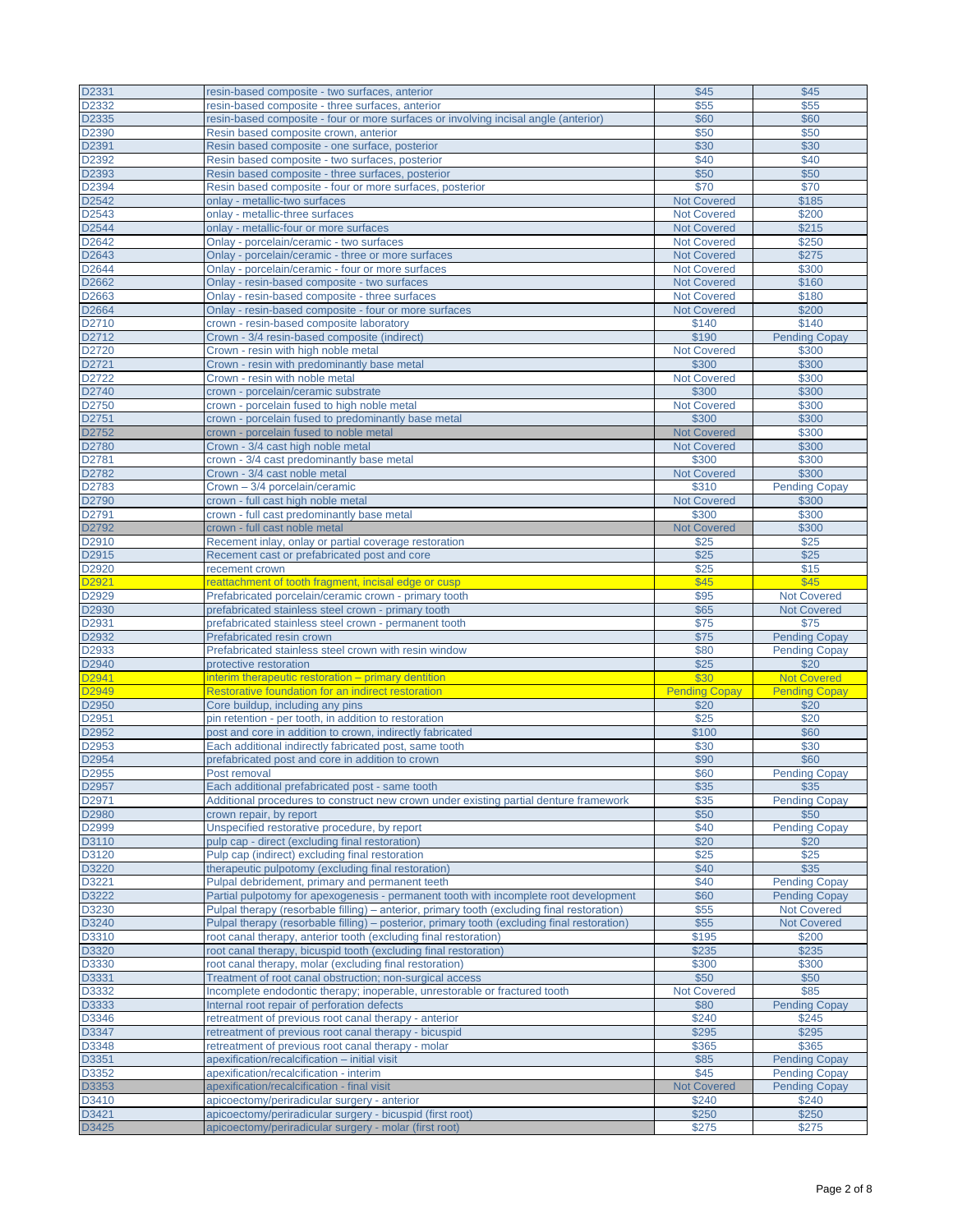| D3426             | Apioectomy / periradicular surgery - molar, each additional root                             | \$110              | \$110                |
|-------------------|----------------------------------------------------------------------------------------------|--------------------|----------------------|
| D3427             | periradicular surgery without apicoectomy                                                    | \$160              | \$160                |
|                   |                                                                                              |                    |                      |
| D3430             | retrograde filling - per root                                                                | \$90               | \$90                 |
| D3450             | root amputation - per root                                                                   | <b>Not Covered</b> | \$110                |
| D3910             | Surgical procedure for isolation of tooth with rubber dam                                    | \$30               | <b>Pending Copay</b> |
| D3920             | Hemisection (including any root removal; not including root canal therapy)                   | <b>Not Covered</b> | \$120                |
| D3950             | Canal prepartion and fitting of preformed dowel or post                                      | <b>Not Covered</b> | \$60                 |
|                   |                                                                                              |                    |                      |
| D3999             | Unspecified endodontic procedure, by report                                                  | \$100              | <b>Pending Copay</b> |
|                   | gingivectomy or gingivoplasty - four or more contiguous teeth or tooth bounded spaces per    |                    |                      |
| D4210             | quadrant                                                                                     | \$150              | \$150                |
|                   | gingivectomy or gingivoplasty – one to three contiguous teeth or tooth bounded spaces per    |                    |                      |
|                   |                                                                                              |                    |                      |
| D4211             | quadrant                                                                                     | \$50               | \$50                 |
| D4240             | Gingival flap procedure including root planing four or more teeth per quadrant               | <b>Not Covered</b> | \$135                |
| D4241             | Gingival flap procedure including root planing one to three teeth per quadrant               | <b>Not Covered</b> | \$70                 |
| D4249             | Clinical crown lengthening - hard tissue                                                     | \$165              | <b>Pending Copay</b> |
| D4260             | Osseous – muco - gingival surgery per quadrant                                               | \$265              | \$265                |
|                   | Osseous surgery (including flap entry and closures) - one to three contiguous teeth or tooth |                    |                      |
| D4261             |                                                                                              | \$140              | \$140                |
|                   | bounded spaces - per quadrant                                                                |                    |                      |
| D4263             | Bone replacement graft - first site in quadrant                                              | <b>Not Covered</b> | \$105                |
| D4264             | Bone replacement graft - each additional site in quadrant                                    | <b>Not Covered</b> | \$75                 |
| D4265             | Biologic materials to aid in soft and osseous tissue regeneration                            | \$80               | <b>Pending Copay</b> |
| D4266             | Guided tissue regeneration - resorbable barrier - per site                                   | <b>Not Covered</b> | \$145                |
|                   |                                                                                              |                    |                      |
| D4267             | Guided tissue regeneration - non-resorbable barrier - per site (includes membrane            | <b>Not Covered</b> | \$175                |
|                   | removal)                                                                                     |                    |                      |
| D4270             | Pedicle soft tissue graft procedure                                                          | <b>Not Covered</b> | \$155                |
| D4273             | Subepithelial connective tissue graft procedure - per tooth                                  | <b>Not Covered</b> | \$220                |
|                   |                                                                                              |                    |                      |
|                   | autogenous connective tissue graft procedure (including donor and recipient surgical sites)  |                    |                      |
|                   |                                                                                              |                    |                      |
| D4283             | - each additional contiguous tooth, implant or edentulous tooth position in same graft site  | <b>Not Covered</b> | \$185                |
|                   | non-autogenous connective tissue graft procedure (including recipient surgical site and      |                    |                      |
|                   | donor material) – each additional contiquous tooth, implant or edentulous tooth position in  |                    |                      |
| D4285             | same graft site                                                                              | <b>Not Covered</b> | \$175                |
| D4341             | periodontal scaling and root planing - four or more teeth per quadrant                       | \$55               | \$55                 |
|                   |                                                                                              |                    |                      |
| D4342             | periodontal scaling and root planing - one to three teeth per quadrant                       | \$30               | \$25                 |
|                   | scaling in presence of generalized moderate or severe gingival inflammation – full mouth,    |                    |                      |
| D4346             | after oral evaluation                                                                        | \$220              | \$220                |
| D4355             | full mouth debridement to enable comprehensive evaluation and diagnosis                      | \$40               | \$40                 |
|                   | Localized delivery of antimicrobial agents via a controlled release vehicle into diseased    |                    |                      |
| D4381             |                                                                                              | \$10               | <b>Pending Copay</b> |
|                   | crevicular tissue, per tooth                                                                 |                    |                      |
| D4910             | Periodontal maintenance                                                                      | \$30               | \$30                 |
| D4920             | Unscheduled dressing change (by someone other than treating dentist)                         | \$15               | <b>Pending Copay</b> |
| D4999             | Unspecified periodontal procedure, by report                                                 | \$350              | <b>Pending Copay</b> |
| D5110             | complete denture - upper                                                                     | \$300              | \$400                |
|                   |                                                                                              |                    | \$400                |
| D5120             | complete denture - lower                                                                     | \$300              |                      |
| D5130             | immediate denture - upper                                                                    | \$300              | \$400                |
| D5140             | immediate denture - lower                                                                    | \$300              | \$400                |
| D5211             | upper partial denture - resin based with conventional clasps, rests and teeth                | \$300              | \$325                |
| D5212             | lower partial denture - resin based with conventional clasps, rests and teeth                | \$300              | \$325                |
| D5213             | upper partial denture - cast metal resin based with conventional clasps, rests and teeth     | \$335              | \$375                |
|                   |                                                                                              |                    |                      |
| D5214             | lower partial denture - cast metal resin based with conventional clasps, rests and teeth     | \$335              | \$375                |
|                   | immediate maxillary partial denture – resin base (including any conventional clasps, rests   |                    |                      |
| D5221             | and teeth)                                                                                   | \$275              | \$300                |
|                   | immediate mandibular partial denture - resin base (including any conventional clasps,        |                    |                      |
| D5222             | rests and teeth)                                                                             | \$275              | \$300                |
|                   |                                                                                              |                    |                      |
|                   | immediate maxillary partial denture – cast metal framework with resin denture bases          |                    |                      |
| D5223             | (including any conventional clasps, rests and teeth)                                         | \$330              | \$370                |
|                   | immediate mandibular partial denture - cast metal framework with resin denture bases         |                    |                      |
| D5224             | (including any conventional clasps, rests and teeth)                                         | \$330              | \$370                |
| D <sub>5225</sub> | Maxillary partial denture - flexible base (including any clasps, rests and teeth)            | <b>Not Covered</b> | \$375                |
| D5226             | Mandibular partial denture - flexible base (including any clasps, rests and teeth)           | <b>Not Covered</b> | \$375                |
|                   |                                                                                              |                    |                      |
| D5281             | Removalble unilateral partial denture - one piece cast metal (including clasps and teeth)    | <b>Not Covered</b> | \$250                |
| D5410             | adjust complete denture - upper                                                              | \$20               | \$20                 |
| D5411             | adjust complete denture - lower                                                              | \$20               | \$20                 |
| D5421             | adjust partial denture – upper                                                               | \$20               | \$20                 |
|                   |                                                                                              |                    |                      |
| D5422             | adjust partial denture - lower                                                               | \$20               | \$20                 |
| D5510             | repair broken complete denture base                                                          | \$40               | \$30                 |
| D5520             | replace missing or broken teeth - complete denture (each tooth)                              | \$40               | \$30                 |
| D5610             | repair resin denture base                                                                    | \$40               | \$30                 |
| D5620             | repair cast framework                                                                        | \$40               | \$35                 |
|                   |                                                                                              |                    |                      |
| D5630             | repair or replace broken clasp                                                               | \$50               | \$30                 |
| D5640             | replace broken teeth - per tooth                                                             | \$35               | \$30                 |
| D5650             | add tooth to existing partial denture                                                        | \$35               | \$35                 |
| D5660             | add clasp to existing partial denture                                                        | \$60               | \$45                 |
| D5670             | Replace all teeth and acrylic on cast framework - maxillary                                  | <b>Not Covered</b> | \$195                |
|                   |                                                                                              |                    |                      |
| D5671             | Replace all teeth and acrylic on cast framework - mandibular                                 | <b>Not Covered</b> | \$195                |
| D5710             | Rebase complete maxillary denture                                                            | <b>Not Covered</b> | \$155                |
| D5711             | Rebase complete mandibular denture                                                           | <b>Not Covered</b> | \$155                |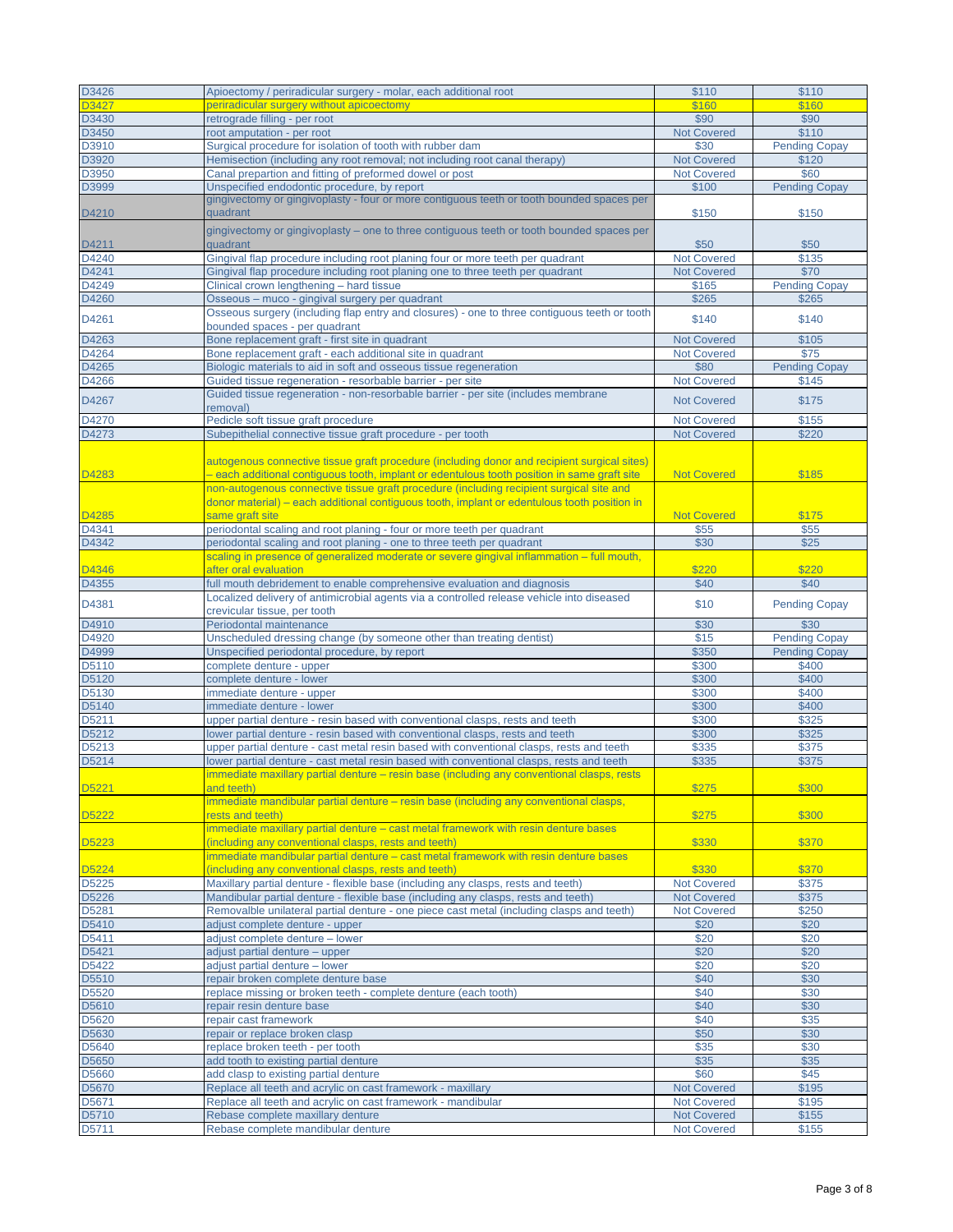| D5720          | Rebase maxillary partial denture                                                                                                    | <b>Not Covered</b> | \$150                                        |
|----------------|-------------------------------------------------------------------------------------------------------------------------------------|--------------------|----------------------------------------------|
| D5721          | Rebase mandibular partial denture                                                                                                   | <b>Not Covered</b> | \$150                                        |
| D5730          | reline complete upper denture (chairside)                                                                                           | \$60               | \$80                                         |
| D5731          | reline complete lower denture (chairside)                                                                                           | \$60               | \$80                                         |
| D5740          | reline upper partial denture (chairside)                                                                                            | \$60               | \$75                                         |
| D5741          | reline lower partial denture (chairside)                                                                                            | \$60               | \$75                                         |
| D5750          | reline complete upper denture (laboratory)                                                                                          | \$90               | \$120                                        |
| D5751          | reline complete lower denture (laboratory)                                                                                          | \$90               | \$120                                        |
| D5760          | reline upper partial denture (laboratory)                                                                                           | \$80               | \$110                                        |
| D5761          | reline lower partial denture (laboratory)                                                                                           | \$80               | \$110                                        |
| D5850          | tissue conditioning, upper                                                                                                          | \$30               | \$35                                         |
| D5851          | tissue conditioning, lower                                                                                                          | \$30               | \$35                                         |
| D5862          | Precision attachment, by report                                                                                                     | \$90               | <b>Pending Copay</b>                         |
| D5863          | overdenture - complete maxillary                                                                                                    | \$300              | \$300                                        |
| D5864          | overdenture - partial maxillary                                                                                                     | \$300              | \$300                                        |
| D5865          | overdenture - complete mandibular                                                                                                   | \$300              | \$300                                        |
| D5866          | overdenture - partial mandibular                                                                                                    | \$300              | \$300                                        |
| D5899          | Unspecified removable prosthodontic procedure, by report                                                                            | \$350              | <b>Pending Copay</b>                         |
| D5911          | Facial moulage (sectional)                                                                                                          | \$285              | <b>Pending Copay</b>                         |
| D5912          | Facial moulage (complete)                                                                                                           | \$350              | <b>Pending Copay</b>                         |
| D5913          | <b>Nasal prosthesis</b>                                                                                                             | \$350              | <b>Pending Copay</b>                         |
| D5914          | <b>Auricular prosthesis</b>                                                                                                         | \$350              | <b>Pending Copay</b>                         |
| D5915          | Orbital prosthesis                                                                                                                  | \$350              | <b>Pending Copay</b>                         |
| D5916          | <b>Ocular prosthesis</b>                                                                                                            | \$350              | <b>Pending Copay</b>                         |
| D5919          | <b>Facial prosthesis</b>                                                                                                            | \$350              | <b>Pending Copay</b>                         |
| D5922          | Nasal septal prosthesis                                                                                                             | \$350              | <b>Pending Copay</b>                         |
| D5923          | Ocular prosthesis, interim                                                                                                          | \$350              | <b>Pending Copay</b>                         |
| D5924<br>D5925 | <b>Cranial prosthesis</b>                                                                                                           | \$350<br>\$200     | <b>Pending Copay</b>                         |
|                | Facial augmentation implant prosthesis                                                                                              | \$200              | <b>Pending Copay</b>                         |
| D5926<br>D5927 | Nasal prosthesis, replacement                                                                                                       | \$200              | <b>Pending Copay</b>                         |
| D5928          | Auricular prosthesis, replacement<br>Orbital prosthesis, replacement                                                                | \$200              | <b>Pending Copay</b><br><b>Pending Copay</b> |
| D5929          | Facial prosthesis, replacement                                                                                                      | \$200              | <b>Pending Copay</b>                         |
| D5931          | Obturator prosthesis, surgical                                                                                                      | \$350              | <b>Pending Copay</b>                         |
| D5932          | Obturator prosthesis, definitive                                                                                                    | \$350              | <b>Pending Copay</b>                         |
| D5933          | Obturator prosthesis, modification                                                                                                  | \$150              | <b>Pending Copay</b>                         |
| D5934          | Mandibular resection prosthesis with guide flange                                                                                   | \$350              | <b>Pending Copay</b>                         |
| D5935          | Mandibular resection prosthesis without guide flange                                                                                | \$350              | <b>Pending Copay</b>                         |
| D5936          | Obturator prosthesis, interim                                                                                                       | \$350              | <b>Pending Copay</b>                         |
| D5937          | Trismus appliance (not for TMD treatment)                                                                                           | \$85               | <b>Pending Copay</b>                         |
| D5951          | <b>Feeding aid</b>                                                                                                                  | \$135              | <b>Pending Copay</b>                         |
| D5952          | Speech aid prosthesis, pediatric                                                                                                    | \$350              | <b>Not Covered</b>                           |
| D5953          | Speech aid prosthesis, adult                                                                                                        | \$350              | <b>Pending Copay</b>                         |
| D5954          | Palatal augmentation prosthesis                                                                                                     | \$135              | <b>Pending Copay</b>                         |
| D5955          | Palatal lift prosthesis, definitive                                                                                                 | \$350              | <b>Pending Copay</b>                         |
| D5958          | Palatal lift prosthesis, interim                                                                                                    | \$350              | <b>Pending Copay</b>                         |
| D5959          | Palatal lift prosthesis, modification                                                                                               | \$145              | <b>Pending Copay</b>                         |
| D5960          | Speech aid prosthesis, modification                                                                                                 | \$145              | <b>Pending Copay</b>                         |
| D5982          | <b>Surgical stent</b>                                                                                                               | \$70               | <b>Pending Copay</b>                         |
| D5983          | <b>Radiation carrier</b>                                                                                                            | \$55               | <b>Pending Copay</b>                         |
| D5984          | <b>Radiation shield</b>                                                                                                             | \$85               | <b>Pending Copay</b>                         |
| D5985          | Radiation cone locator                                                                                                              | \$135              | <b>Pending Copay</b>                         |
| D5986          | Fluoride gel carrier                                                                                                                | \$35               | <b>Pending Copay</b>                         |
| D5987          | Commissure splint                                                                                                                   | \$85               | <b>Pending Copay</b>                         |
| D5988          | <b>Surgical splint</b>                                                                                                              | \$95               | <b>Pending Copay</b>                         |
| D5991          | <b>Topical Medicament Carrier</b>                                                                                                   | \$70               | <b>Pending Copay</b>                         |
| D5999          | Unspecified maxillofacial prosthesis, by report                                                                                     | \$350              | <b>Pending Copay</b>                         |
| D6010          | Surgical placement of implant body: endosteal implant                                                                               | \$350              | <b>Pending Copay</b>                         |
| D6011          | second stage implant surgery                                                                                                        | \$350              | <b>Not Covered</b>                           |
| D6013          | surgical placement of mini implant                                                                                                  | \$350              | <b>Not Covered</b>                           |
| D6040          | Surgical placement: eposteal implant                                                                                                | \$350              | <b>Not Covered</b>                           |
| D6050          | Surgical placement: transosteal implant                                                                                             | \$350              | <b>Not Covered</b>                           |
| <b>D6052</b>   | semi-precision attachment abutment                                                                                                  | \$350              | <b>Not Covered</b>                           |
| D6055          | Connecting bar - implant supported or abutment supported                                                                            | \$350              | <b>Not Covered</b>                           |
| D6056          | Prefabricated abutment - includes modification and placement                                                                        | \$135              | <b>Not Covered</b>                           |
| D6057          | Custom fabricated abutment - includes placement                                                                                     | \$180              | <b>Not Covered</b>                           |
| D6058          | Abutment supported porcelain/ceramic crown                                                                                          | \$320              | <b>Not Covered</b>                           |
| D6059          | Abutment supported porcelain fused to metal crown (high noble metal)                                                                | \$315              | <b>Not Covered</b>                           |
| D6060          | Abutment supported porcelain fused to metal crown (predominantly base metal)                                                        | \$295              | <b>Not Covered</b>                           |
| D6061          | Abutment supported porcelain fused to metal crown (noble metal)                                                                     | \$300              | <b>Not Covered</b>                           |
| D6062          | Abutment supported cast metal crown (high noble metal)                                                                              | \$315              | <b>Not Covered</b>                           |
| D6063          | Abutment supported cast metal crown (predominantly base metal)                                                                      | \$300              | <b>Not Covered</b>                           |
| D6064          | Abutment supported cast metal crown (noble metal)                                                                                   | \$315<br>\$340     | <b>Not Covered</b><br><b>Not Covered</b>     |
| D6065          | Implant supported porcelain/ceramic crown<br>Implant supported porcelain fused to metal crown (titanium, titanium alloy, high noble |                    |                                              |
| D6066          | metal)                                                                                                                              | \$335              | <b>Not Covered</b>                           |
| D6067          | Implant supported metal crown (titanium, titanium alloy, high noble metal)                                                          | \$340              | <b>Not Covered</b>                           |
|                |                                                                                                                                     |                    |                                              |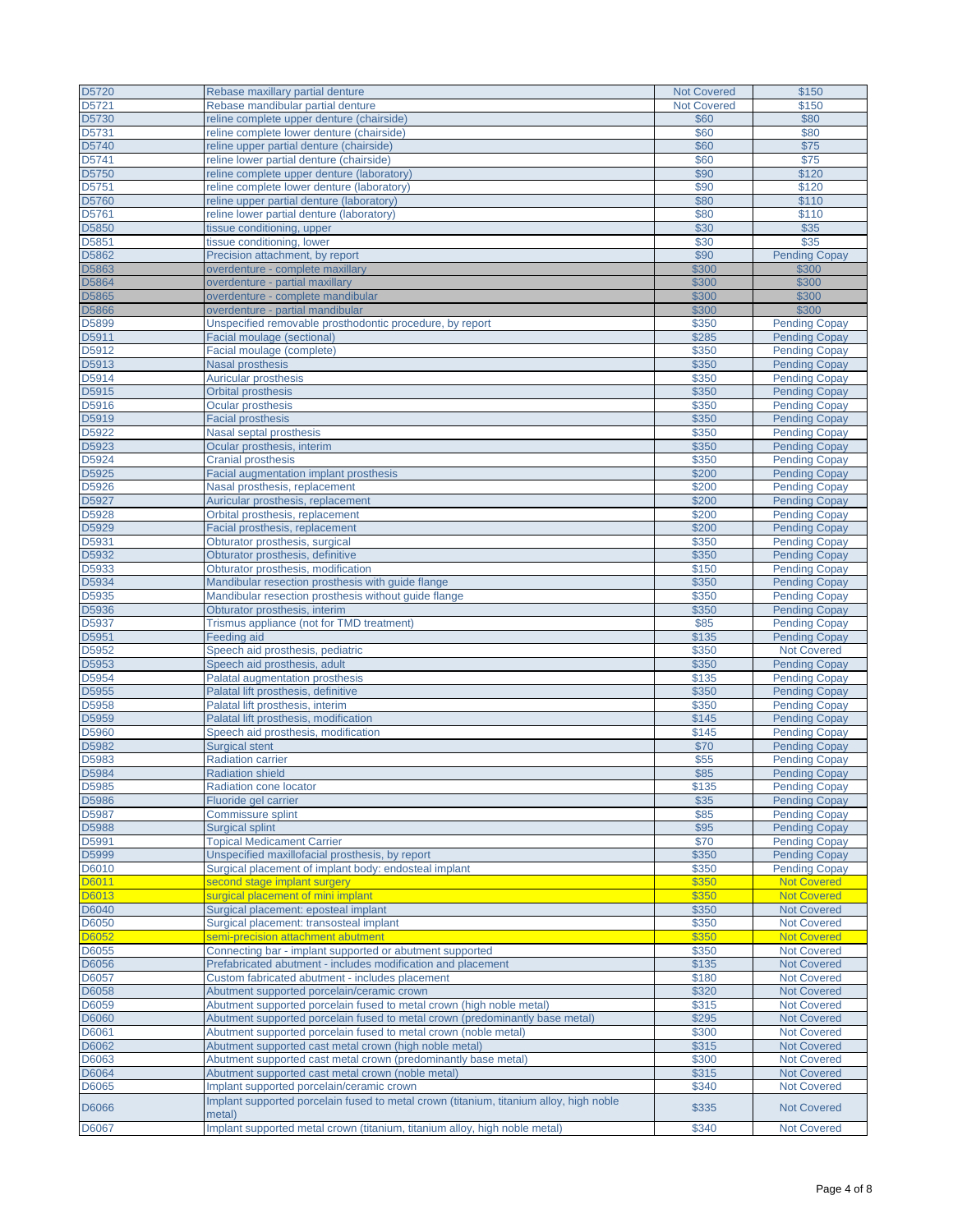| D6068 | Abutment supported retainer for porcelain/ceramic FPD                                          | \$320              | <b>Not Covered</b>   |
|-------|------------------------------------------------------------------------------------------------|--------------------|----------------------|
| D6069 | Abutment supported retainer for porcelain fused to metal FPD (high noble metal)                | \$315              | <b>Not Covered</b>   |
| D6070 |                                                                                                | \$290              | <b>Not Covered</b>   |
|       | Abutment supported retainer for porcelain fused to metal FPD (predominantly base metal)        |                    |                      |
| D6071 | Abutment supported retainer for porcelain fused to metal FPD (noble metal)                     | \$300              | <b>Not Covered</b>   |
| D6072 | Abutment supported retainer for cast metal FPD (high noble metal)                              | \$315              | <b>Not Covered</b>   |
| D6073 | Abutment supported retainer for cast metal FPD (predominantly base metal)                      | \$290              | <b>Not Covered</b>   |
| D6074 | Abutment supported retainer for cast metal FPD (noble metal)                                   | \$320              | <b>Not Covered</b>   |
| D6075 | Implant supported retainer for ceramic FPD                                                     | \$335              | <b>Not Covered</b>   |
|       | Implant supported retainer for porcelain fused to metal FPD (titanium, titanium alloy, or high |                    |                      |
| D6076 | noble metal)                                                                                   | \$330              | <b>Not Covered</b>   |
| D6077 | Implant supported retainer for cast metal FPD (titanium, titanium alloy, or high noble metal)  | \$350              | Not Covered          |
|       |                                                                                                |                    |                      |
| D6080 | Implant maintenance procedures, including removal of prosthesis, cleansing of prosthesis       | \$30               | <b>Not Covered</b>   |
|       | and abutments and reinsertion of prosthesis                                                    |                    |                      |
| D6081 | scaling and debridement in the presence of inflammation or mucositis of a single implant,      | \$30               | <b>Not Covered</b>   |
|       | including cleaning of the implant surfaces, without flap entry and closure                     |                    |                      |
| D6085 | provisional implant crown                                                                      | \$300              | <b>Not Covered</b>   |
| D6090 | Repair implant supported prosthesis, by report                                                 | \$65               | <b>Not Covered</b>   |
|       | Replacement of semi-precision or precision attachment (male or female component) of            |                    |                      |
| D6091 | implant/abutment supported prosthesis, per attachment                                          | \$40               | <b>Not Covered</b>   |
| D6092 | Recement implant/abutment supported crown                                                      | \$25               | <b>Not Covered</b>   |
| D6093 | Recement implant/abutment supported fixed partial denture                                      | \$35               | <b>Not Covered</b>   |
| D6094 | Abutment supported crown (titanium)                                                            | \$295              | <b>Not Covered</b>   |
|       |                                                                                                |                    |                      |
| D6095 | Repair implant abutment, by report                                                             | \$65               | <b>Not Covered</b>   |
| D6100 | Implant removal, by report                                                                     | \$110              | <b>Not Covered</b>   |
| D6110 | Implant/abutment supported removable denture for edentulous arch - maxillary                   | \$350              | <b>Not Covered</b>   |
| D6111 | Implant/abutment supported removable denture for edentulous arch - mandibular                  | \$350              | <b>Not Covered</b>   |
| D6112 | Implant/abutment supported removable denture for partically edentulous arch - maxillary        | \$350              | <b>Not Covered</b>   |
| D6113 | Implant/abutment supported removable denture for partically edentulous arch - mandibular       | \$350              | <b>Not Covered</b>   |
| D6114 | Implant/abutment supported fixed denture for edentulous arch - maxillary                       | \$350              | <b>Not Covered</b>   |
| D6115 | Implant/abutment supported fixed denture for edentulous arch - mandibular                      | \$350              | <b>Not Covered</b>   |
| D6116 | Implant/abutment supported fixed denture for partically edentulous arch - maxillary            | \$350              | <b>Not Covered</b>   |
| D6117 | Implant/abutment supported fixed denture for partically edentulous arch - mandibular           | \$350              | <b>Not Covered</b>   |
| D6190 | Radiographic/Surgical implant index, by report                                                 | \$75               | <b>Not Covered</b>   |
| D6194 | Abutment supported retainer crown for FPD (titanium)                                           | \$265              | <b>Not Covered</b>   |
|       |                                                                                                |                    |                      |
| D6199 | Unspecified implant procedure, by report                                                       | \$350              | <b>Not Covered</b>   |
| D6205 | Pontic - indirect resin based composite                                                        | <b>Not Covered</b> | \$165                |
| D6210 | pontic - cast high noble metal                                                                 | <b>Not Covered</b> | \$300                |
| D6211 | pontic - cast predominantly base metal                                                         | \$300              | \$300                |
| D6212 | pontic - cast noble metal                                                                      | <b>Not Covered</b> | \$300                |
| D6214 | Pontic - cast titanium metal                                                                   | <b>Not Covered</b> | \$300                |
| D6240 | pontic - porcelain fused to high noble metal                                                   | <b>Not Covered</b> | \$300                |
| D6241 | pontic - porcelain fused to predominantly base metal                                           | \$300              | \$300                |
| D6242 | pontic - porcelain fused to noble metal                                                        | <b>Not Covered</b> | \$300                |
| D6245 | Pontic - porcelain/ceramic                                                                     | \$300              | \$300                |
| D6250 | Pontic - resin with high noble metal                                                           | <b>Not Covered</b> | \$300                |
| D6251 | pontic - resin with predominantly base metal                                                   | \$300              | \$300                |
| D6252 | Pontic - resin with noble metal                                                                | <b>Not Covered</b> | \$300                |
|       | retainer - cast metal for resin bonded fixed prosthesis                                        |                    | \$130                |
| D6545 |                                                                                                | <b>Not Covered</b> |                      |
| D6548 | Retainer - porcelain/ceramic for resin bonded fixed prosthesis                                 | <b>Not Covered</b> | \$145                |
| D6549 | retainer – for resin bonded fixed prosthesis                                                   | <b>Not Covered</b> | \$130                |
| D6608 | Onlay - porcelain/ceramic - two surfaces                                                       | <b>Not Covered</b> | \$200                |
| D6609 | Onlay - porcelain/ceramic - three or more surfaces                                             | <b>Not Covered</b> | \$200                |
| D6610 | Onlay - cast high noble metal - two surfaces                                                   | <b>Not Covered</b> | \$200                |
| D6611 | Onlay - cast high noble metal - three or more surfaces                                         | <b>Not Covered</b> | \$200                |
| D6612 | Onlay - cast predominantly base metal - two surfaces                                           | <b>Not Covered</b> | \$200                |
| D6613 | Onlay - cast predominantly base metal - three or more surfaces                                 | <b>Not Covered</b> | \$200                |
| D6614 | Onlay - cast noble metal- two surfaces                                                         | <b>Not Covered</b> | \$200                |
| D6615 | Onlay - cast noble metal - three or more surfaces                                              | <b>Not Covered</b> | \$200                |
| D6634 | Onlay - titanium                                                                               | <b>Not Covered</b> | \$200                |
| D6710 | Crown - indirect resin based composite                                                         | <b>Not Covered</b> | \$200                |
| D6720 | crown - resin with high noble metal                                                            | <b>Not Covered</b> | \$300                |
| D6721 | crown - resin with predominantly base metal                                                    | \$300              | \$300                |
|       | crown - resin with noble metal                                                                 | <b>Not Covered</b> |                      |
| D6722 |                                                                                                |                    | \$300                |
| D6740 | crown - porcelain/ceramic                                                                      | \$300              | \$300                |
| D6751 | crown - porcelain fused to predominantly base metal                                            | \$300              | \$300                |
| D6781 | crown - 3/4 cast predominantly base metal                                                      | \$300              | \$300                |
| D6782 | crown - 3/4 cast noble metal                                                                   | <b>Not Covered</b> | \$300                |
| D6783 | crown - 3/4 porcelain/ceramic                                                                  | \$300              | \$300                |
| D6791 | crown - full cast predominantly base metal                                                     | \$300              | \$300                |
| D6930 | recement bridge                                                                                | \$40               | \$40                 |
| D6980 |                                                                                                |                    |                      |
|       |                                                                                                | \$95               | \$95                 |
|       | fixed partial denture repair necessitated by restorative material failure                      | \$350              |                      |
| D6999 | Unspecified fixed prosthodontic procedure, by report                                           |                    | <b>Pending Copay</b> |
| D7111 | extraction, coronal remnants - deciduous tooth                                                 | \$40               | \$40                 |
| D7140 | extraction, erupted tooth or exposed root                                                      | \$65               | \$65                 |
| D7210 | surgical removal of erupted tooth requiring elevation of flap and removal of bone and/or       | \$120              | \$115                |
| D7220 | sectioning of tooth<br>removal of impacted tooth - soft tissue                                 | \$95               | \$85                 |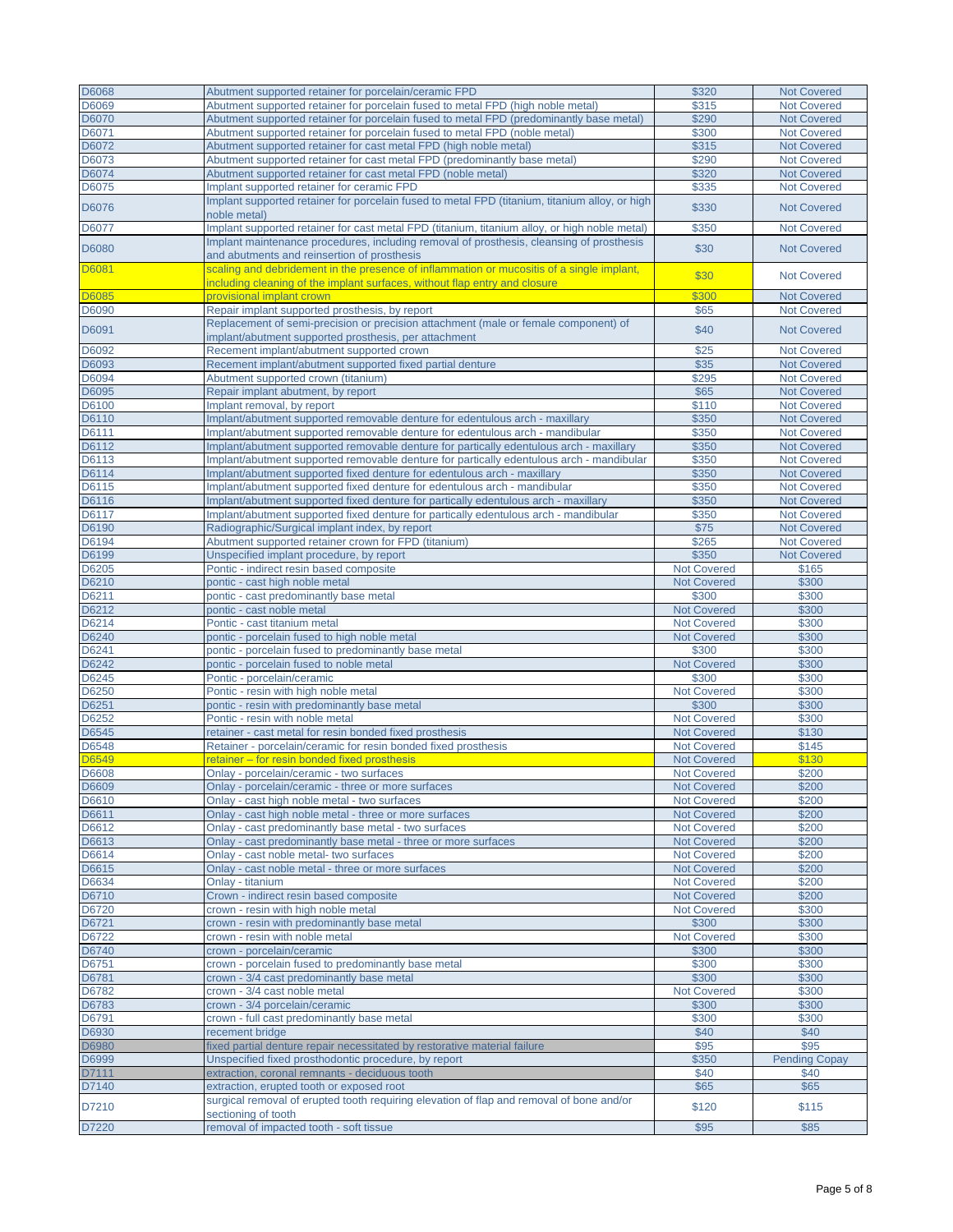| D7230 | removal of impacted tooth - partially bony                                                   | \$145              | \$145                |
|-------|----------------------------------------------------------------------------------------------|--------------------|----------------------|
| D7240 | removal of impacted tooth - completely bony                                                  | \$160              | \$160                |
| D7241 | Removal of impacted tooth - complete bony with unusual surgical complications                | \$175              | \$175                |
|       | surgical removal of residual tooth roots requiring cutting of soft tissue and bone and       |                    |                      |
| D7250 | closure                                                                                      | \$80               | \$75                 |
| D7260 | Oroantral fistula closure                                                                    | \$280              | \$280                |
| D7261 | Primary closure of a sinus perforation                                                       | \$285              | <b>Pending Copay</b> |
| D7270 | tooth reimplantation / stabilization                                                         | \$185              | <b>Pending Copay</b> |
| D7280 | Surgical access of an unerupted tooth                                                        | \$220              | <b>Pending Copay</b> |
|       |                                                                                              |                    |                      |
| D7283 | Placement of device to facilitate eruption of impacted tooth                                 | \$85               | <b>Pending Copay</b> |
| D7285 | biopsy of oral tissue - hard (bone, tooth)                                                   | \$180              | <b>Pending Copay</b> |
| D7286 | biopsy of oral tissue - soft                                                                 | \$110              | \$110                |
| D7287 | Exfoliative cytological sample collection                                                    | <b>Not Covered</b> | \$35                 |
| D7288 | Brush biopsy transepithelial sample collection                                               | <b>Not Covered</b> | \$35                 |
| D7290 | Surgical repositioning of teeth                                                              | \$185              | <b>Pending Copay</b> |
| D7291 | Transseptal fiberotomy/supra crestal fiberotomy, by report                                   | \$80               | <b>Pending Copay</b> |
| D7310 | alveoloplasty in conjunction with extractions - per quadrant                                 | \$85               | \$85                 |
|       | alveoloplasty in conjunction with extractions - one to three teeth or tooth spaces, per      |                    |                      |
| D7311 | quadrant                                                                                     | \$50               | \$50                 |
| D7320 | alveoloplasty not in conjunction with extractions - per quadrant                             | \$120              | \$120                |
|       | alveoloplasty not in conjunction with extractions - one to three teeth or tooth spaces, per  |                    |                      |
| D7321 | quadrant                                                                                     | \$65               | \$65                 |
| D7340 |                                                                                              | \$350              |                      |
|       | Vestibuloplasty - ridge extension (secondary epithelialization)                              |                    | <b>Pending Copay</b> |
|       | Vestibuloplasty – ridge extension (including soft tissue grafts, muscle reattachment,        |                    |                      |
| D7350 | revision of soft tissue attachment and management of hypertrophied and hyperplastic          | \$350              | <b>Pending Copay</b> |
|       | tissue)                                                                                      |                    |                      |
| D7410 | excision of benign lesion up to 1.25 cm                                                      | \$75               | <b>Pending Copay</b> |
| D7411 | excision of benign lesion greater than 1.25 cm                                               | \$115              | <b>Pending Copay</b> |
| D7412 | Excision of benign lesion, complicated                                                       | \$175              | <b>Pending Copay</b> |
| D7413 | Excision of malignant lesion up to 1.25 cm                                                   | \$95               | <b>Pending Copay</b> |
| D7414 | Excision of malignant lesion greater than 1.25 cm                                            | \$120              | <b>Pending Copay</b> |
| D7415 | Excision of malignant lesion, complicated                                                    | \$255              | <b>Pending Copay</b> |
| D7440 | Excision of malignant tumor - lesion diameter up to 1.25 cm                                  | \$105              | <b>Pending Copay</b> |
| D7441 | Excision of malignant tumor – lesion diameter greater than 1.25 cm                           | \$185              | <b>Pending Copay</b> |
| D7450 | removal of benign odontogenic cyst or tumor - lesion diameter up to 1.25 cm                  | \$180              | <b>Pending Copay</b> |
| D7451 | removal of benign odontogenic cyst or tumor - lesion diameter greater than 1.25 cm           | \$330              | <b>Pending Copay</b> |
| D7460 | removal of benign nonodontogenic cyst or tumor - lesion diameter up to 1.25 cm               | \$155              | <b>Pending Copay</b> |
| D7461 | removal of benign nonodontogenic cyst or tumor - lesion diameter greater than 1.25 cm        | \$250              | <b>Pending Copay</b> |
| D7465 | Destruction of lesion(s) by physical or chemical method, by report                           | \$40               | <b>Pending Copay</b> |
| D7471 |                                                                                              |                    |                      |
|       | Removal of lateral exostosis (maxilla or mandible)                                           | \$140              | \$140                |
| D7472 | removal of torus palatinus                                                                   | \$145              | \$140                |
| D7473 | Removal of torus mandibularis                                                                | \$140              | \$140                |
| D7485 | Surgical reduction of osseous tuberosity                                                     | \$105              | <b>Pending Copay</b> |
| D7490 | Radical resection of maxilla or mandible                                                     | \$350              | <b>Pending Copay</b> |
| D7510 | incision and drainage of abscess - intraoral soft tissue                                     | \$70               | \$55                 |
| D7511 | Incision & drainage of abscess - intraoral soft tissue - complicated                         | \$70               | \$69                 |
| D7520 | incision and drainage of abscess - extraoral soft tissue                                     | \$70               | <b>Pending Copay</b> |
| D7521 | Incision and drainage of abscess - extraoral soft tissue - complicated (includes drainage of | \$80               |                      |
|       | multiple fascial spaces)                                                                     |                    | <b>Pending Copay</b> |
| D7530 | Removal of foreign body from mucosa, skin, or subcutaneous alveolar tissue                   | \$45               | <b>Pending Copay</b> |
| D7540 | Removal of reaction producing foreign bodies, musculoskeletal system                         | \$75               | <b>Pending Copay</b> |
| D7550 | Partial ostectomy /sequestrectomy for removal of non-vital bone                              | \$125              | \$125                |
| D7560 | Maxillary sinusotomy for removal of tooth fragment or foreign body                           | \$235              | <b>Pending Copay</b> |
| D7610 | Maxilla – open reduction (teeth immobilized, if present)                                     | \$140              | <b>Pending Copay</b> |
| D7620 | Maxilla - closed reduction (teeth immobilized, if present)                                   | \$250              | <b>Pending Copay</b> |
| D7630 | Mandible - open reduction (teeth immobilized, if present)                                    | \$350              | <b>Pending Copay</b> |
| D7640 | Mandible - closed reduction (teeth immobilized, if present)                                  | \$350              | <b>Pending Copay</b> |
| D7650 | Malar and/or zygomatic arch - open reduction                                                 | \$350              | <b>Pending Copay</b> |
| D7660 | Malar and/or zygomatic arch - closed reduction                                               | \$350              |                      |
|       |                                                                                              |                    | <b>Pending Copay</b> |
| D7670 | Alveolus - closed reduction, may include stabilization of teeth                              | \$170              | <b>Pending Copay</b> |
| D7671 | Alveolus – open reduction, may include stabilization of teeth                                | \$230              | <b>Pending Copay</b> |
| D7680 | Facial bones – complicated reduction with fixation and multiple surgical approaches          | \$350              | <b>Pending Copay</b> |
| D7710 | Maxilla - open reduction                                                                     | \$110              | <b>Pending Copay</b> |
| D7720 | Maxilla - closed reduction                                                                   | \$180              | <b>Pending Copay</b> |
| D7730 | Mandible - open reduction                                                                    | \$350              | <b>Pending Copay</b> |
| D7740 | Mandible - closed reduction                                                                  | \$290              | <b>Pending Copay</b> |
| D7750 | Malar and/or zygomatic arch – open reduction                                                 | \$220              | <b>Pending Copay</b> |
| D7760 | Malar and/or zygomatic arch – closed reduction                                               | \$350              | <b>Pending Copay</b> |
| D7770 | Alveolus - open reduction stabilization of teeth                                             | \$135              | <b>Pending Copay</b> |
| D7771 | Alveolus, closed reduction stabilization of teeth                                            | \$160              | <b>Pending Copay</b> |
| D7780 | Facial bones – complicated reduction with fixation and multiple surgical approaches          | \$350              | <b>Pending Copay</b> |
| D7810 | Open reduction of dislocation                                                                | \$350              | <b>Pending Copay</b> |
| D7820 | Closed reduction of dislocation                                                              | \$80               | <b>Pending Copay</b> |
| D7830 | Manipulation under anesthesia                                                                | \$85               | <b>Pending Copay</b> |
| D7840 | Condylectomy                                                                                 | \$350              | <b>Pending Copay</b> |
| D7850 | Surgical discectomy, with/without implant                                                    | \$350              | <b>Pending Copay</b> |
|       |                                                                                              |                    |                      |
| D7852 | Disc repair                                                                                  | \$350              | <b>Pending Copay</b> |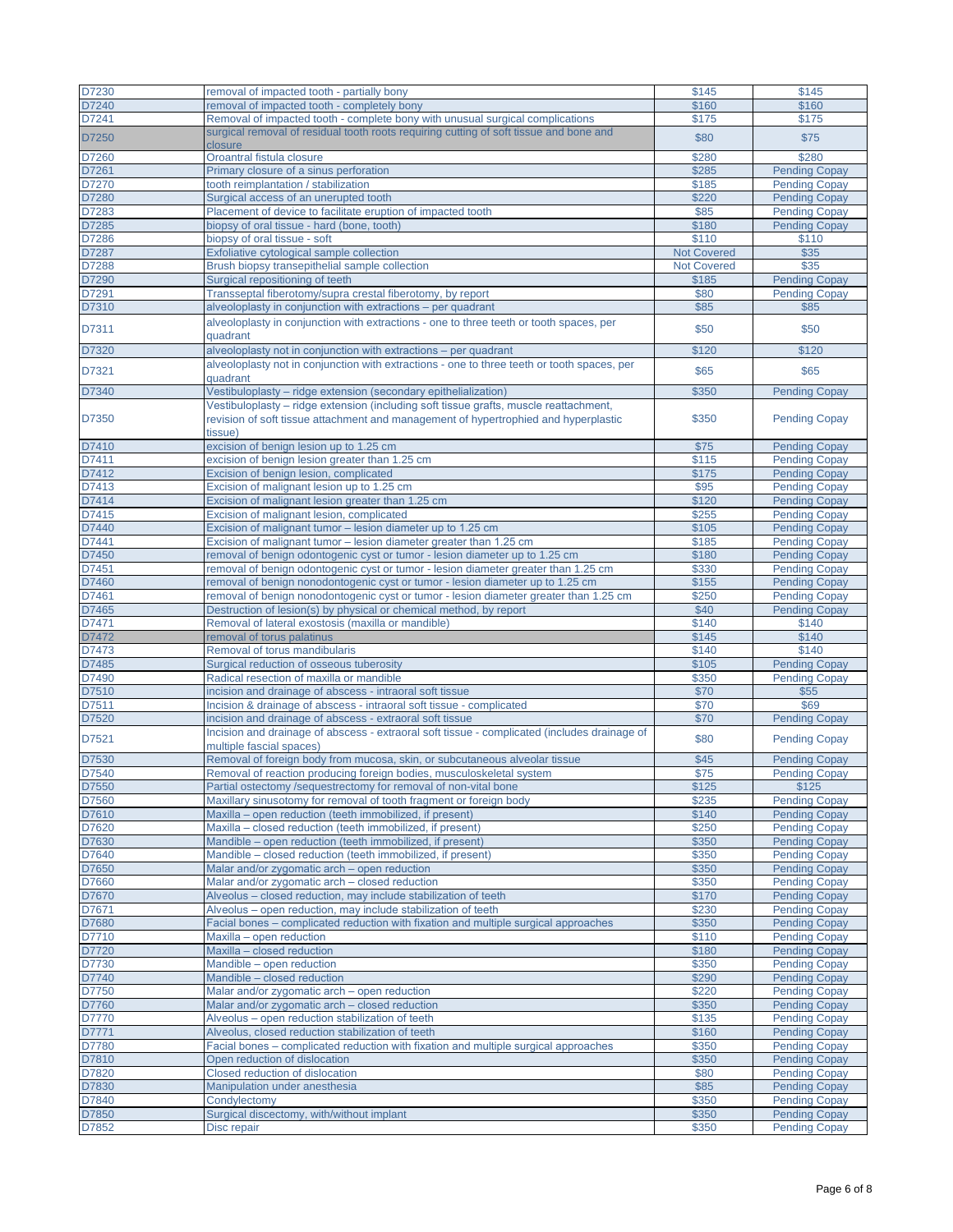| D7854 |                                                                                               | \$350 |                      |
|-------|-----------------------------------------------------------------------------------------------|-------|----------------------|
|       | Synovectomy                                                                                   |       | <b>Pending Copay</b> |
| D7856 | Myotomy                                                                                       | \$350 | <b>Pending Copay</b> |
| D7858 | Joint reconstruction                                                                          | \$350 | <b>Pending Copay</b> |
|       | Arthrostomy                                                                                   |       |                      |
| D7860 |                                                                                               | \$350 | <b>Pending Copay</b> |
| D7865 | Arthroplasty                                                                                  | \$350 | <b>Pending Copay</b> |
| D7870 | Arthrocentesis                                                                                | \$90  | <b>Pending Copay</b> |
| D7871 | Non-arthroscopic lysis and lavage                                                             | \$150 | <b>Pending Copay</b> |
|       |                                                                                               |       |                      |
| D7872 | Arthroscopy - diagnosis, with or without biopsy                                               | \$350 | <b>Pending Copay</b> |
| D7873 | Arthroscopy – surgical: lavage and lysis of adhesions                                         | \$350 | <b>Pending Copay</b> |
| D7874 | Arthroscopy - surgical: disc repositioning and stabilization                                  | \$350 | <b>Pending Copay</b> |
|       |                                                                                               |       |                      |
| D7875 | Arthroscopy - surgical: synovectomy                                                           | \$350 | <b>Pending Copay</b> |
| D7876 | Arthroscopy - surgical: discectomy                                                            | \$350 | <b>Pending Copay</b> |
| D7877 | Arthroscopy - surgical: debridement                                                           | \$350 | <b>Pending Copay</b> |
| D7880 | Occlusal orthotic device, by report                                                           | \$120 | <b>Pending Copay</b> |
|       |                                                                                               |       |                      |
| D7881 | occlusal orthotic device adjustment                                                           | \$30  | <b>Pending Copay</b> |
| D7899 | Unspecified TMD therapy, by report                                                            | \$350 | <b>Pending Copay</b> |
| D7910 | Suture of recent small wounds up to 5 cm                                                      | \$35  | <b>Pending Copay</b> |
| D7911 | Complicated suture - up to 5 cm                                                               | \$55  | <b>Pending Copay</b> |
|       |                                                                                               |       |                      |
| D7912 | Complicated suture – greater than 5 cm                                                        | \$130 | <b>Pending Copay</b> |
| D7920 | Skin graft (identify defect covered, location and type of graft)                              | \$120 | <b>Pending Copay</b> |
| D7940 | Osteoplasty - for orthognathic deformities                                                    | \$160 | <b>Pending Copay</b> |
|       |                                                                                               |       |                      |
| D7941 | Osteotomy - mandibular rami                                                                   | \$350 | <b>Pending Copay</b> |
| D7943 | Osteotomy - mandibular rami with bone graft; includes obtaining the graft                     | \$350 | <b>Pending Copay</b> |
| D7944 | Osteotomy - segmented or subapical                                                            | \$275 | <b>Pending Copay</b> |
|       | Osteotomy - body of mandible                                                                  | \$350 | <b>Pending Copay</b> |
| D7945 |                                                                                               |       |                      |
| D7946 | LeFort I (maxilla - total)                                                                    | \$350 | <b>Pending Copay</b> |
| D7947 | LeFort I (maxilla - segmented)                                                                | \$350 | <b>Pending Copay</b> |
|       | LeFort II or LeFort III (osteoplasty of facial bones for midface hypoplasia or retrusion) -   |       |                      |
| D7948 |                                                                                               | \$350 | <b>Pending Copay</b> |
|       | without bone graft                                                                            |       |                      |
| D7949 | LeFort II or LeFort III - with bone graft                                                     | \$350 | <b>Pending Copay</b> |
|       | Osseous, osteoperiosteal, or cartilage graft of mandible or facial bones - autogenous or      |       |                      |
| D7950 |                                                                                               | \$190 | <b>Pending Copay</b> |
|       | nonautogenous, by report                                                                      |       |                      |
| D7951 | Sinus augmentation with bone or bone substitutes via a lateral open approach                  | \$290 | <b>Pending Copay</b> |
| D7952 | Sinus augmentation with bone or bone substitute via a vertical approach                       | \$175 | <b>Pending Copay</b> |
|       |                                                                                               |       |                      |
| D7955 | Repair of maxillofacial soft and/or hard tissue defect                                        | \$200 | <b>Pending Copay</b> |
| D7960 | frenulectomy - also known as frenectomy or frenotomy - separate procedure                     | \$120 | \$120                |
| D7963 | Frenuloplasty                                                                                 | \$120 | \$120                |
|       |                                                                                               |       |                      |
| D7970 | Excision of hyperplastic tissue - per arch                                                    | \$175 | \$176                |
| D7971 | Excision of pericoronal gingival                                                              | \$80  | \$80                 |
| D7972 | Surgical reduction of fibrous tuberosity                                                      | \$100 | <b>Pending Copay</b> |
| D7980 |                                                                                               |       |                      |
|       | Sialolithotomy                                                                                | \$155 | <b>Pending Copay</b> |
| D7981 | Excision of salivary gland, by report                                                         | \$120 | <b>Pending Copay</b> |
| D7982 | Sialodochoplasty                                                                              | \$215 | <b>Pending Copay</b> |
| D7983 |                                                                                               | \$140 |                      |
|       | Closure of salivary fistula                                                                   |       | <b>Pending Copay</b> |
| D7990 | <b>Emergency tracheotomy</b>                                                                  | \$350 | <b>Pending Copay</b> |
| D7991 | Coronoidectomy                                                                                | \$345 | <b>Pending Copay</b> |
| D7995 | Synthetic graft – mandible or facial bones, by report                                         | \$150 | <b>Pending Copay</b> |
|       |                                                                                               |       |                      |
| D7997 | Appliance removal (not by dentist who placed appliance), includes removal of archbar          | \$60  | <b>Pending Copay</b> |
| D7999 | Unspecified oral surgery procedure, by report                                                 | \$350 | <b>Pending Copay</b> |
|       | Comprehensive orthodontic treatment of the adolescent dentition Handicapping                  |       |                      |
| D8080 |                                                                                               |       |                      |
|       | malocclusion                                                                                  |       |                      |
| D8210 | Removable appliance therapy                                                                   |       |                      |
| D8220 | <b>Fixed appliance therapy</b>                                                                |       |                      |
| D8660 | Pre-orthodontic treatment visit                                                               |       |                      |
|       |                                                                                               |       | <b>Not Covered</b>   |
| D8670 | Periodic orthodontic treatment visit (as part of contract) Handicapping malocclusion          |       |                      |
| D8680 | Orthodontic retention (removal of appliances, construction and placement of retainer(s))      | \$350 |                      |
| D8681 | removable orthodontic retainer adjustment                                                     |       |                      |
|       |                                                                                               |       |                      |
| D8691 | Repair of orthodontic appliance                                                               |       |                      |
| D8692 | Replacement of lost or broken retainer                                                        |       |                      |
| D8693 | Rebonding or recementing: and/or repair, as required, of fixed retainers                      |       |                      |
| D8694 | repair of fixed retainers, includes reattachment                                              |       |                      |
|       |                                                                                               | \$30  |                      |
| D8999 | Unspecified orthodontic procedure, by report                                                  |       |                      |
| D9110 | palliative (emergency) treatment of dental pain - minor procedure                             |       | \$28                 |
| D9120 | <b>Fixed partial denture sectioning</b>                                                       | \$95  | \$95                 |
|       |                                                                                               |       |                      |
| D9210 | Local anesthesia not in conjunction with outpatient surgical procedures                       | \$10  | \$10                 |
| D9211 | Regional block anesthesia                                                                     | \$20  | \$20                 |
| D9212 | Trigeminal division block anesthesia                                                          | \$60  | \$60                 |
|       |                                                                                               |       |                      |
| D9215 | local anesthesia                                                                              | \$15  | \$15                 |
| D9223 | Deep sedation/general anesthesia - each 15 minute increment                                   | \$45  | \$45                 |
| D9230 | analgesia nitrous oxide                                                                       | \$15  | <b>Pending Copay</b> |
|       |                                                                                               |       |                      |
| D9243 | Intraveneous moderate (conscious) sedation/analgesia - each 15 minute increment               | \$60  | \$45                 |
| D9248 | non-intravenous conscious sedation                                                            | \$65  | <b>Pending Copay</b> |
|       | consultation - diagnostic service provided by dentist or physician other than requesting      |       |                      |
| D9310 | dentist or physician                                                                          | \$50  | \$45                 |
|       |                                                                                               |       |                      |
| D9410 | House/Extended care facility call                                                             | \$50  | <b>Pending Copay</b> |
| D9420 | Hospital or ambulatory surgical center call                                                   | \$135 | <b>Pending Copay</b> |
| D9430 | office visit for observation (during regularly scheduled hours) - no other services performed | \$20  | \$12                 |
|       |                                                                                               |       |                      |